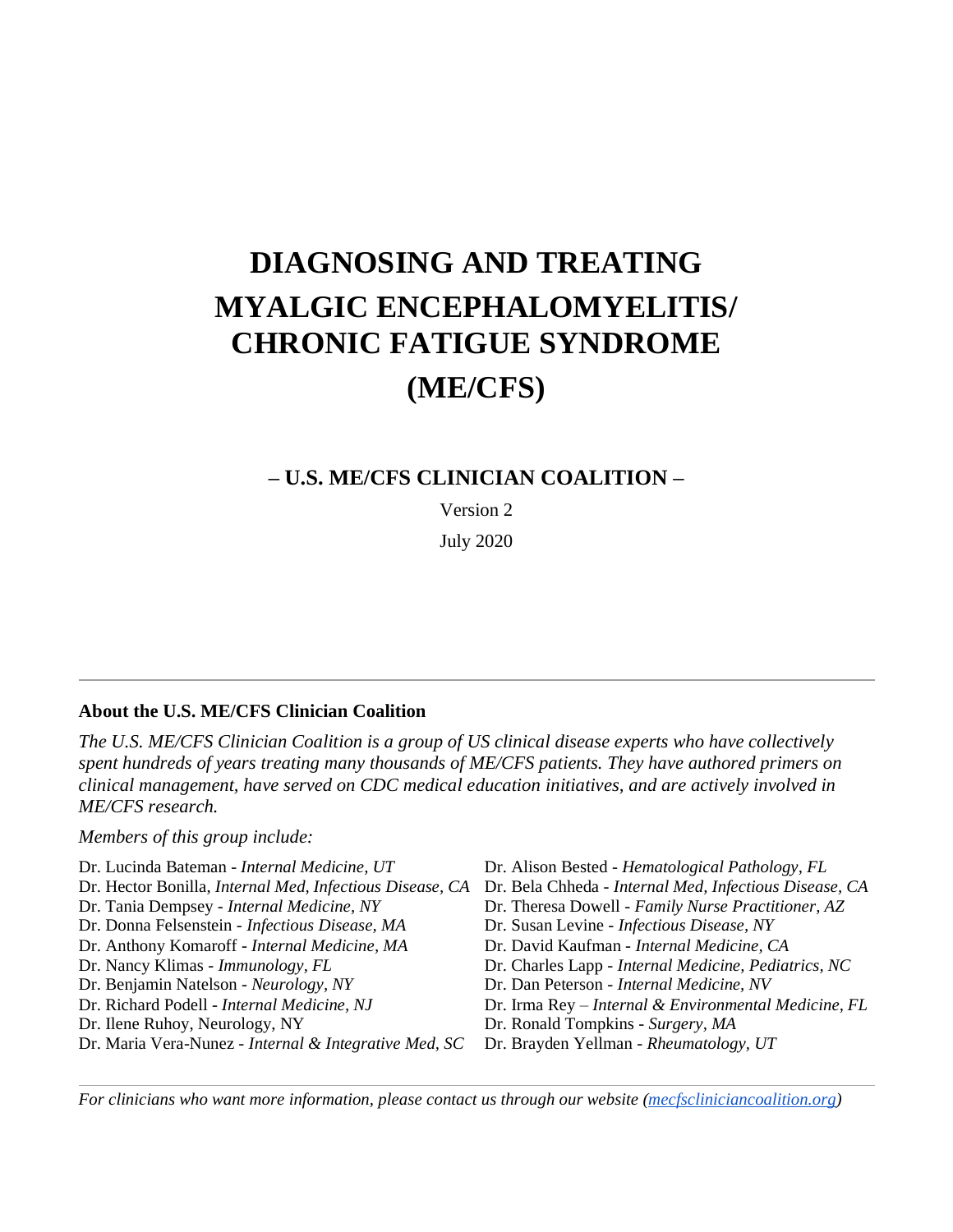## **DIAGNOSING ME/CFS**

Myalgic encephalomyelitis/chronic fatigue syndrome (ME/CFS) is a complex, chronic, debilitating disease that affects millions of people worldwide but is often undiagnosed or misdiagnosed. To improve diagnosis, the National Academy of Medicine (NAM) established new evidence-based clinical diagnostic criteria in 2015.

## **PRESENTATION AND RECOGNIZING THE DISTINCTIVE SYMPTOMS OF ME/CFS**

The onset of ME/CFS is often sudden. Frequently, patients report that an infectious-like syndrome or infectious disease (such as infectious mononucleosis or flu-like illness) preceded the onset of their disease. Diagnosis requires a thorough medical history, a physical exam, and recognition of the following core symptoms:

- $\triangleright$  Substantial reduction or impairment in the ability to engage in pre-illness activity that persists for 6 months or more and is accompanied by fatigue. The fatigue is profound, not lifelong, not the result of ongoing exertion, and not alleviated by rest.
- $\triangleright$  Post-exertional malaise (PEM) in which physical or mental activities result in a typically delayed and prolonged exacerbation of symptoms and reduction in functioning (discussed further below).
- $\triangleright$  Unrefreshing sleep and a variety of sleep disturbances
- ➢ Either cognitive impairment (often referred to as "brain fog" by patients) **and/or** orthostatic intolerance (the development of symptoms when upright that are alleviated when lying down)

These core features of illness must be **moderate to severe** and **present at least 50% of the time**; this is key to separating ME/CFS from other common causes of chronic fatigue. PEM is the clinical hallmark of ME/CFS and its most distinctive symptom. PEM can help differentiate ME/CFS from other conditions and has been objectively associated with impaired aerobic energy metabolism and orthostatic stress.

Other ME/CFS symptoms include widespread pain; headaches; additional forms of sleep disturbance; visual disturbances; sensitivities to light, noise, chemicals, foods, and drugs; flu-like symptoms including sore throat and tender lymph nodes; susceptibility to infections; gastrointestinal problems; genitourinary issues; respiratory issues such as air hunger; and thermoregulatory issues. The NAM Clinician's Guide provides further explanation and guidance on how to identify both core symptoms and additional symptoms. Disease experts may also use the 2003 ME/CFS Canadian Consensus Criteria or the 2011 International Consensus Criteria to validate the diagnosis. (See references for more information).

## **IDENTIFYING THE HALLMARK POST-EXERTIONAL MALAISE (PEM)**

Patients experiencing PEM will often describe a "crash," "relapse," or "collapse" after even small amounts of mental or physical exertion that was previously tolerated. During the crash, which may be immediate but more often delayed by hours or days, patients can experience an exacerbation of one or all of their symptoms and a further reduction in functioning. It can take hours, days, a week or even longer to return to their previous baseline after a crash. Some patients may go through cycles of overexerting and crashing while others may have learned to reduce or change activities to minimize crashes. For some patients, even basic activities of daily living can result in PEM.

The following questions may help identify whether a patient experiences PEM:

- What happens when you engage in normal (previously tolerated) physical or mental exertion?
- How much activity does it take to make you feel ill or to trigger illness worsening?
- How long does it take to recover from this physical or mental effort?
- Do you avoid or change certain activities because of what happens after you do them?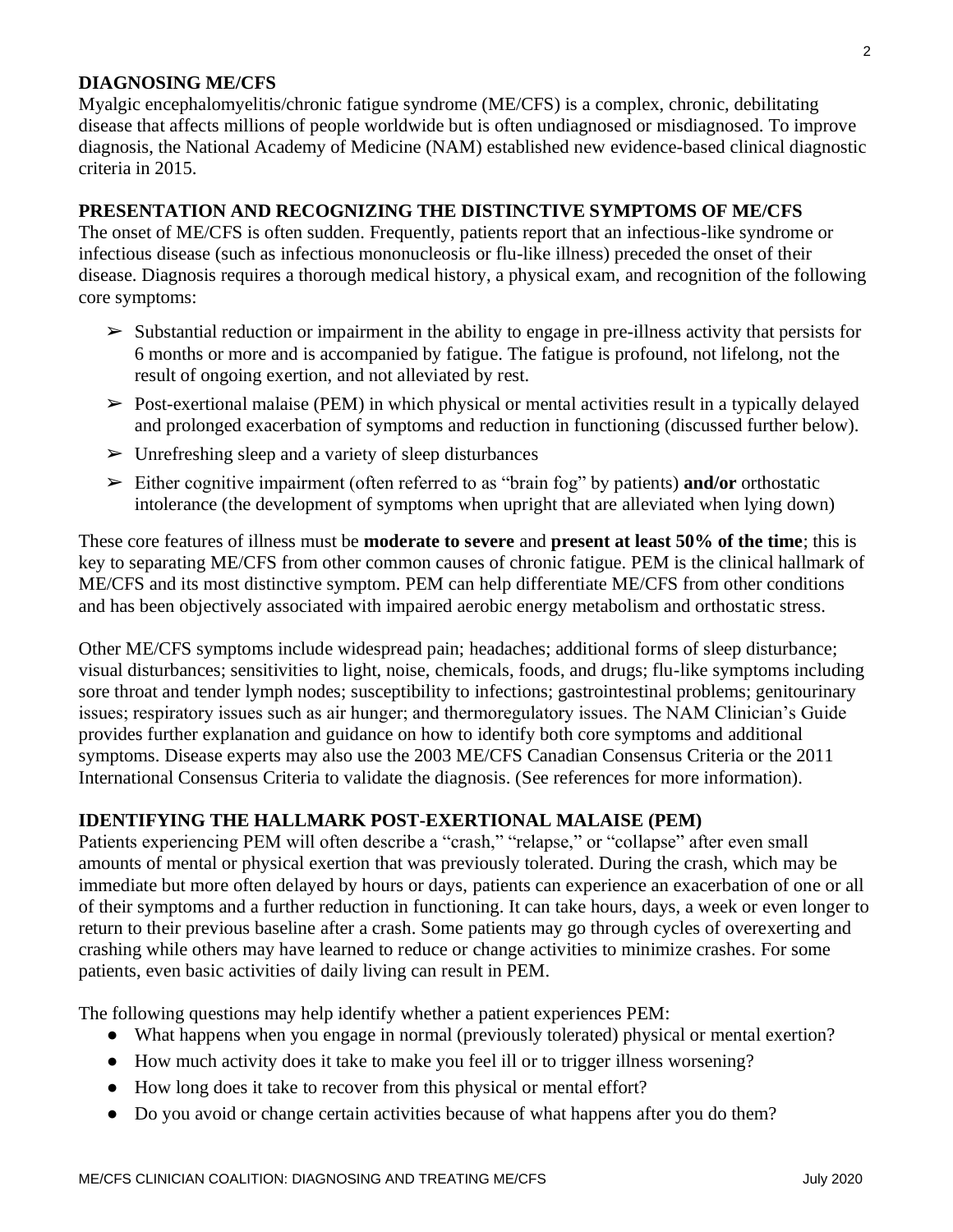It may help patients and clinicians to identify PEM if patients keep a daily diary of their symptoms and activities for two weeks.

## **DIAGNOSTIC TESTS**

While research studies have demonstrated numerous differences in biological measurements in ME/CFS, there is not yet a test validated for the diagnosis of ME/CFS in clinical practice. But there are many diagnostic tests to help identify other fatiguing illnesses or comorbid conditions that are often found in people with ME/CFS. For example, orthostatic intolerance can be assessed with a NASA Lean Test (standing test) or a tilt table test for 10-20 minutes or up to 30 minutes for neurally mediated hypotension (see Rowe 2014). Beyond helping to establish a diagnosis, tests can also be important in developing treatment plans to address comorbid conditions. Disease experts may also use lab tests to identify issues such as immune impairment to guide treatment but these are more typically used by specialists and in research.

# **THE IMPORTANCE OF DIFFERENTIAL DIAGNOSIS**

Some of the symptoms of ME/CFS are also observed in healthy people as well as people affected by other illnesses. Appropriate treatment of these other conditions may completely resolve the patient's symptoms. Thus, it is important to distinguish between ME/CFS and these other conditions. Important diseases in this category **include but are not limited to the following:**

| ENDOCRINE/METABOLIC<br><b>DISORDERS</b><br>Primary Adrenal Insufficiency,<br>Hypercortisolism, Hyper- and<br>Hypothyroidism, Diabetes,<br>Hypercalcemia                                               | <b>RHEUMATOLOGICAL</b><br><b>DISORDERS</b><br>Systemic Lupus Erythematosus,<br>Rheumatoid Arthritis, Polymyositis,<br>Polymyalgia Rheumatica               | <b>NEUROLOGICAL DISORDERS</b><br>Multiple Sclerosis, Parkinson's<br>Disease, Myasthenia Gravis,<br>Vitamin B12 deficiency,<br>Cerebrospinal Fluid Leak, Chiari<br>Malformation, Traumatic Brain<br>Injury, Spinal Stenosis,<br>Craniocervical Instability, Seizures |
|-------------------------------------------------------------------------------------------------------------------------------------------------------------------------------------------------------|------------------------------------------------------------------------------------------------------------------------------------------------------------|---------------------------------------------------------------------------------------------------------------------------------------------------------------------------------------------------------------------------------------------------------------------|
| <b>INFECTIOUS DISEASES</b><br>HIV, Tick Borne Diseases,<br>Hepatitis B/C, Tuberculosis,<br>Giardia, West Nile Virus, Q-fever,<br>Coccidioidomycosis, Syphilis,<br>Epstein-Barr Virus, Parvovirus 19   | <b>SLEEP DISORDERS</b><br>Sleep Apnea, Narcolepsy, Periodic<br><b>Limb Movement Disorder</b>                                                               | PRIMARY PSYCHIATRIC<br><b>DISORDERS</b><br>Anxiety, Depression, Bipolar<br><b>Disorder</b>                                                                                                                                                                          |
| <b>GASTROINTESTINAL</b><br><b>DISORDERS</b><br>Celiac Disease, Food Allergy or<br><b>Intolerances</b> , Inflammatory Bowel<br>Diseases, Small Intestinal Bacterial<br>Overgrowth                      | <b>CARDIOVASCULAR</b><br><b>DISORDERS</b><br>Cardiomyopathy, Coronary Artery<br>Disease, Pulmonary Hypertension,<br>Valvular Heart Disease,<br>Arrhythmias | <b>HEMATOLOGICAL</b><br><b>DISORDERS</b><br>Anemia (iron deficiency, other<br>treatable forms), Iron Overload                                                                                                                                                       |
| <b>ILLNESSES RELATED TO</b><br><b>ENVIRONMENTAL</b><br><b>EXPOSURES</b><br>Substance Abuse, Heavy Metals<br>(e.g. lead, mercury),<br>Mold/Mycotoxins, Adverse<br>medication effects, Gulf War Illness | <b>ONCOLOGICAL DISORDERS</b><br>Primary and Secondary Cancers                                                                                              | <b>MISCELLANEOUS</b><br>Severe Obesity (BMI $> 40$ ),<br>Overwork, Athletic Overtraining<br>Syndrome, Asthma, Chronic<br><b>Obstructive Pulmonary Disease</b>                                                                                                       |

*Note: The underlined conditions are those that are also commonly comorbid with ME/CFS*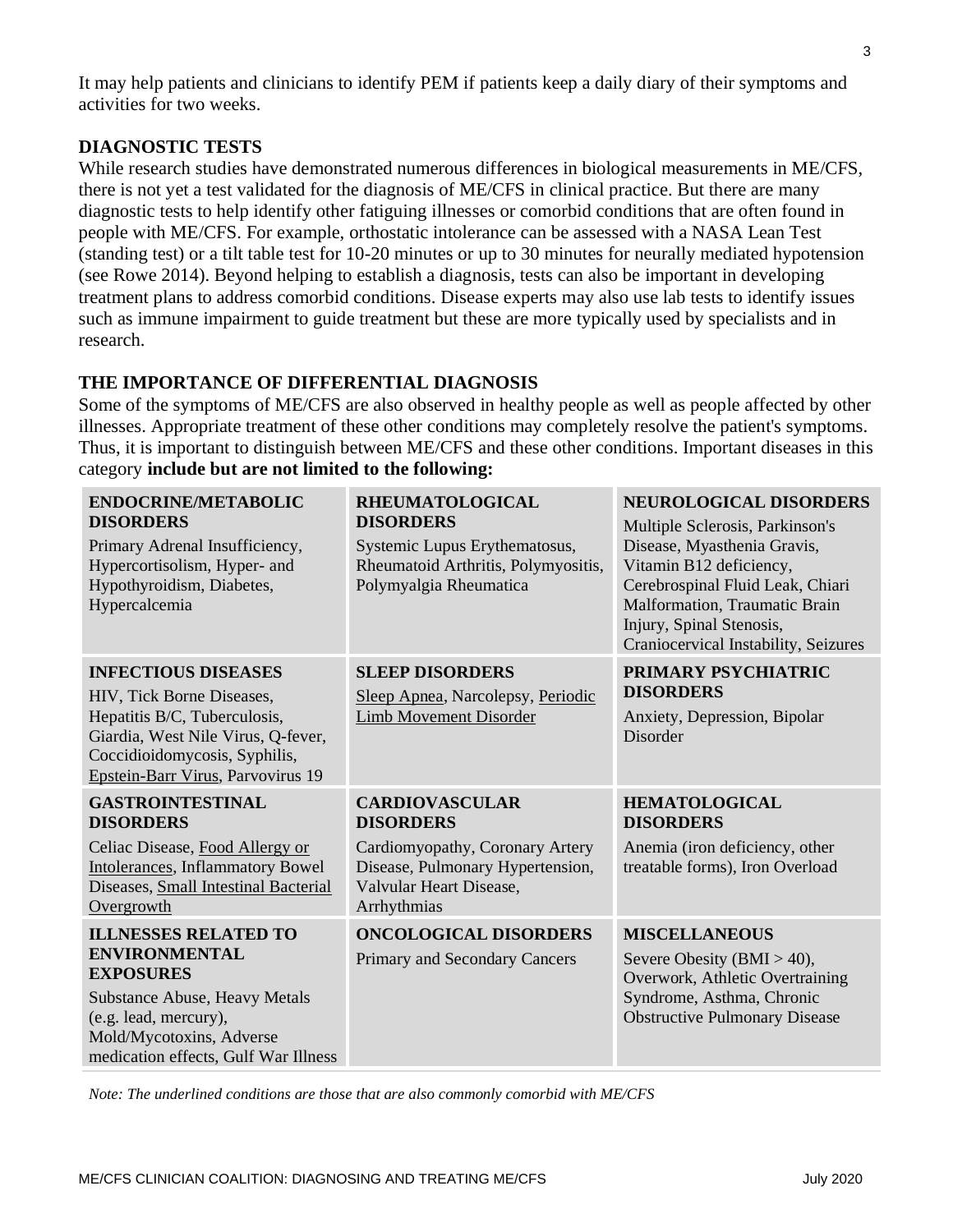## **IDENTIFYING COMMONLY COMORBID CONDITIONS**

In the past, a diagnosis of ME/CFS was made by first excluding all other possible conditions. However, the 2015 National Academy of Medicine report established ME/CFS as a positive diagnosis that can coexist with other conditions, including those in the differential diagnosis. Recognizing co-morbid conditions early and treating them appropriately may improve the patient's health, function, and quality of life. Commonly comorbid conditions include:

| <b>AUTONOMIC DYSFUNCTION</b><br><b>Postural Orthostatic</b><br>Tachycardia Syndrome (POTS),<br><b>Neurally Mediated Hypotension</b><br>(NMH), Orthostatic<br>Hypotension | <b>RHEUMATOLOGICAL</b><br><b>DISORDERS</b><br>Fibromyalgia, Ehlers-Danlos<br>Syndrome, Temporomandibular<br>Joint Dysfunction, Sicca<br>Syndrome (dry eyes/mouth)                    | <b>NEUROLOGICAL</b><br><b>DISORDERS</b><br><b>Sensory Hypersensitivities</b><br>(light, sound, touch, odors or<br>chemicals), Poor Balance,<br>Migraine Headaches, Peripheral<br>Neuropathy, Small Fiber<br>Neuropathy |
|--------------------------------------------------------------------------------------------------------------------------------------------------------------------------|--------------------------------------------------------------------------------------------------------------------------------------------------------------------------------------|------------------------------------------------------------------------------------------------------------------------------------------------------------------------------------------------------------------------|
| <b>IMMUNOLOGICAL</b><br><b>DISORDERS</b>                                                                                                                                 | <b>GASTROINTESTINAL</b><br><b>DISORDERS</b>                                                                                                                                          | <b>ENDOCRINE/METABOLIC</b><br><b>DISORDERS</b>                                                                                                                                                                         |
| New or worsened allergies,<br>Mast Cell Activation Syndrome,<br>Multiple Chemical Sensitivities,<br>Chronic infections &<br>immunodeficiencies                           | Food Allergy and Intolerances,<br>including to milk protein, Gut<br>motility issues, Celiac Disease,<br>Irritable Bowel Syndrome,<br><b>Small Intestinal Bacterial</b><br>Overgrowth | Hypothyroidism,<br>Hypothalamus-Pituitary-<br>Adrenal Axis dysregulation<br>(low normal or flattened cortisol<br>curve), Metabolic Syndrome                                                                            |
| <b>SLEEP DISORDERS</b><br>Sleep Apnea, Restless Leg<br>Syndrome, Periodic Limb<br><b>Movement Disorder</b>                                                               | <b>PSYCHIATRIC DISORDERS</b><br><b>Secondary Anxiety, Secondary</b><br>Depression                                                                                                    | <b>GYNECOLOGICAL</b><br><b>DISORDERS</b><br>Endometriosis, Premenstrual<br>Syndrome, Vulvodynia                                                                                                                        |

**MISCELLANEOUS:** Interstitial Cystitis, Overactive Bladder. Nutritional deficiencies. Vitamin B12 and D deficiencies, Obesity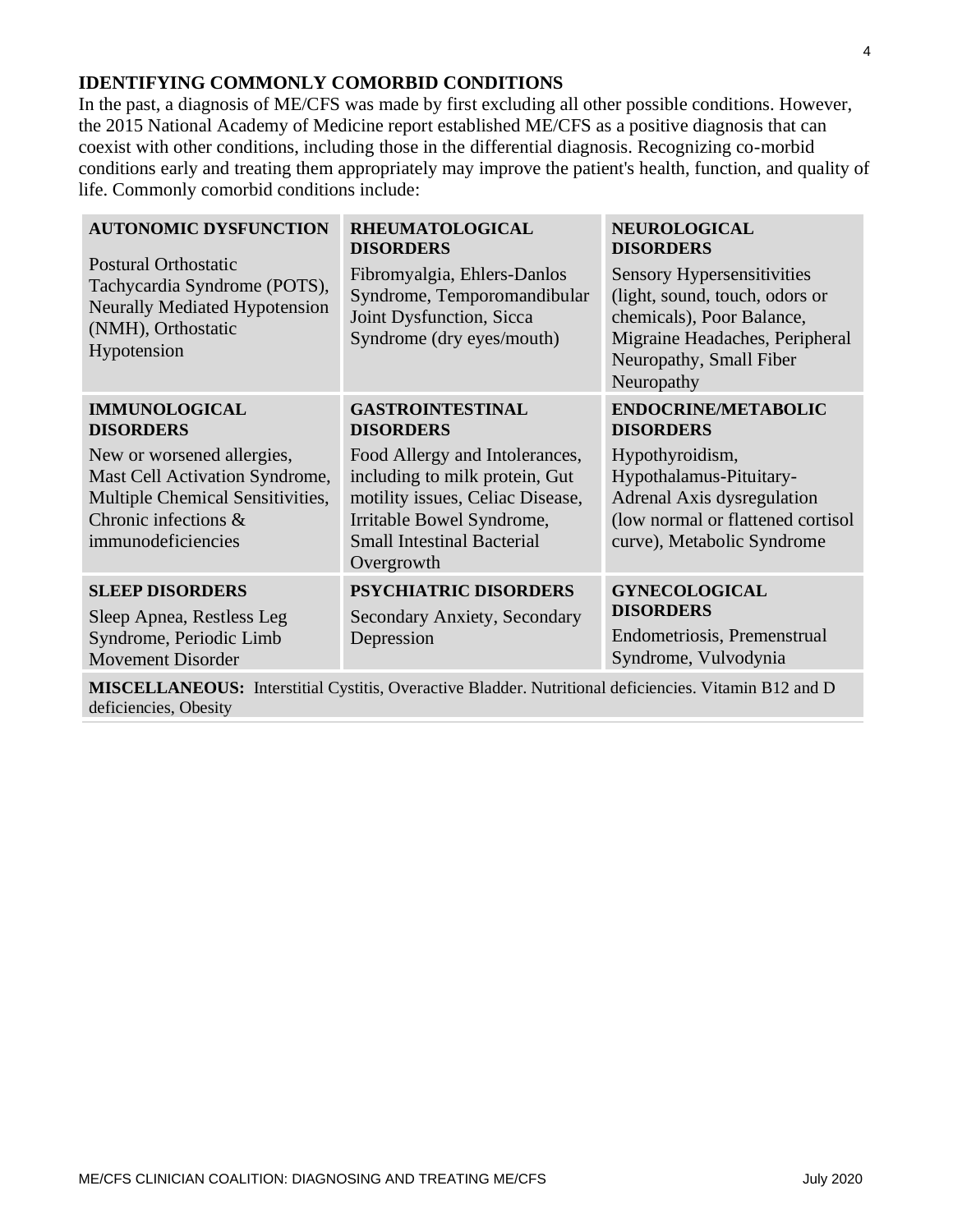## **TREATING AND MANAGING ME/CFS (THE BASICS)**

In the past, ME/CFS has been characterized as a syndrome of medically unexplained fatigue responsive to talk therapy and graded exercise. But scientific advances are revealing a complex, multisystem disease involving neurological, immunological, autonomic, and energy metabolism impairments. There is a critical need for a different approach to management of the disease and accompanying comorbidities.

## **1. Validate the patient experience and educate about the disease**

Patients may have experienced skepticism about their disease. The most important thing that a medical provider can do is to validate the illness for the patient and the patient's family. Explain that ME/CFS is a serious medical illness and is not laziness, depression, or a psychosomatic disorder.

#### **2. Address impaired function and provide support as needed**

By definition, patients with ME/CFS have significant disability. Patients may need help in obtaining accommodations for school and work or when applying for disability. They may also need parking permits, assistive devices, and/or home health aides. Because of the financial impact, some patients may need help with shelter and food. Many may also lose their health insurance.

#### **3. Educate patients about pacing to prevent or minimize PEM**

An important role for the medical provider is to teach patients about PEM and how to manage it with pacing. Pacing is an individualized approach to managing physical, cognitive, and emotional energy within a patient's specific limits by carefully planning where and how to spend their available energy. It is a critical tool to prevent and/or reduce PEM. Activity logs and heart rate and activity monitors can be used to help patients understand when they are overdoing their specific energy limits. Even with such aids, pacing is a challenging task and some setbacks are inevitable, especially since tolerance for activity can vary from patient to patient and day to day.

#### **4. Treat/manage symptoms (\*)**

While there are no treatments approved specifically for ME/CFS, a number of different pharmacological and non-pharmacological treatments can help reduce the severity of symptoms. Some examples of commonly used medications include low-dose naltrexone, duloxetine, gabapentin, or pregabalin for pain; fludrocortisone, midodrine, pyridostigmine, low dose beta-blockers and/or intravenous hydration for orthostatic intolerance; occasional use of modafinil, methylphenidate, or dexedrine for cognitive or fatigue issues; and trazodone, clonazepam, tricyclic antidepressants, or suvorexant for sleep. Drugs should be started at low doses and increased slowly to avoid triggering drug sensitivities common in ME/CFS.

Non-pharmacological approaches include: salt and fluid loading and compression stockings for those with orthostatic problems; cognitive aids (e.g. writing notes to assist memory; keeping a calendar, notebook and calculator at hand; and always placing important items in the same place); ear plugs, eye masks and sunglasses for those with light and sound sensitivities; sleep hygiene measures; and avoidance of problematic foods and meditation.

Note: In addition to these basic treatments, some disease experts are evaluating the selective use of antivirals and immune modulators in ME/CFS and have seen evidence of efficacy in some patients. *(\*) This is not an exhaustive list of treatments. For further information on these and other treatments, see the references for the Adult and Pediatric Primers below.* 

#### **5. Treat Comorbid Conditions**

As listed earlier, a number of conditions may be comorbid with ME/CFS. Treating these comorbid conditions using the appropriate standard of care will not cure ME/CFS but it may improve the patient's quality of life.